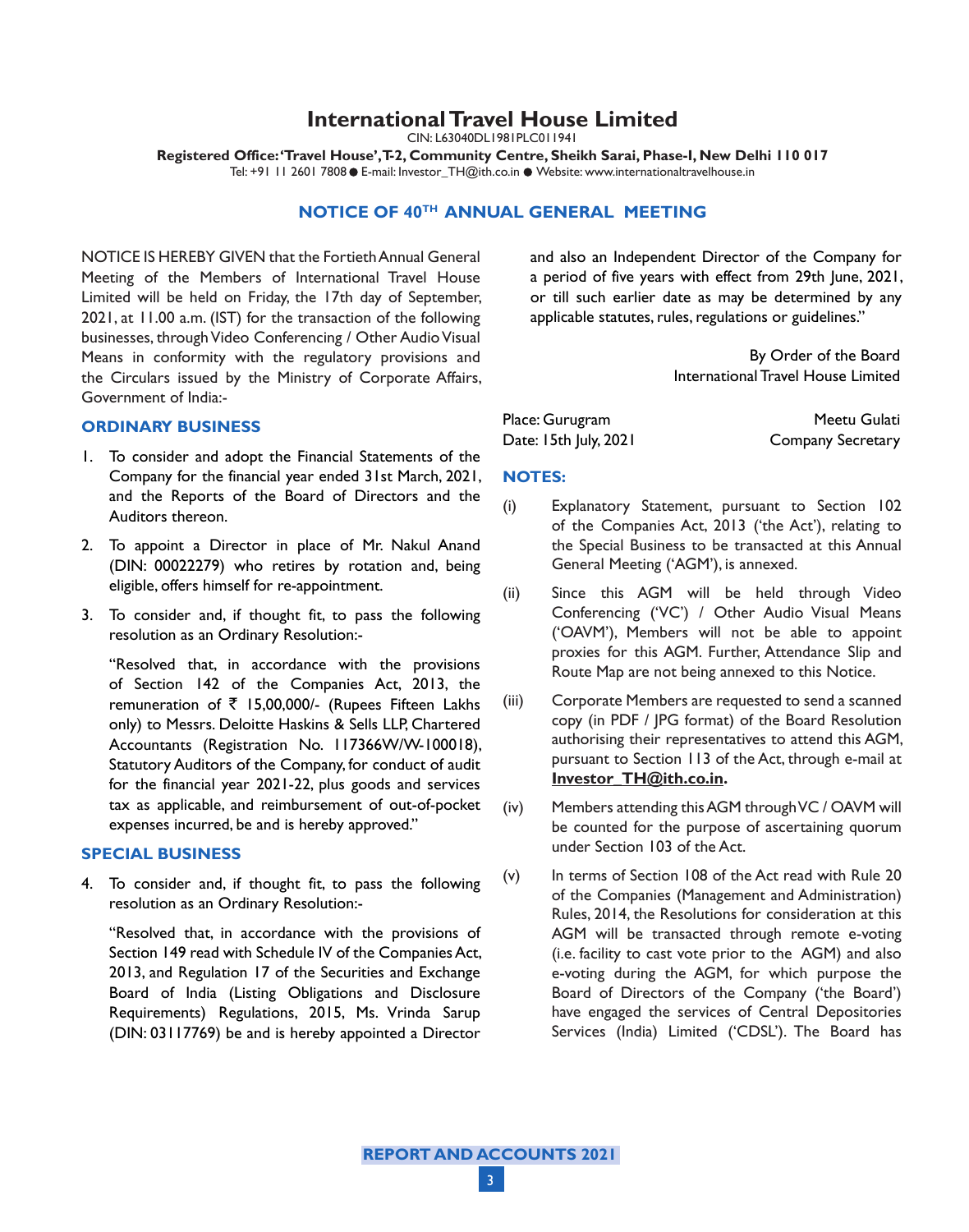# **AGM NOTICE**

appointed Mr. Girish Nathani (Membership No: 088716), Partner, Messrs. Girish Neelam & Associates, Chartered Accountant, as the Scrutinizer for this purpose.

- (vi) Voting rights will be reckoned on the paid-up value of shares registered in the name of the Members on **10th September, 2021 (cut-off date).** Only those Members whose names are recorded in the Register of Members of the Company or in the Register of Beneficial Owners maintained by the Depositories as on the cut-off date will be entitled to cast their votes by remote e-voting or e-voting during the AGM. A person who is not a Member on the cut-off date should accordingly treat this Notice as for information purposes only.
- (vii) The period for remote e-voting will begin on **Tuesday, 14th September, 2021 at 9.00 a.m.** and will end on **Thursday, 16th September, 2021 at 5.00 p.m.** The e-voting module will be disabled by CDSL for voting thereafter. During this period, Members of the Company holding shares either in certificate form or in dematerialised form, as on the cut-off date i.e. 10th September, 2021, may cast their votes electronically.
- (viii) In case you have any queries / grievances or issues regarding attending the AGM or e-voting from the CDSL e-voting system, you can write an email to helpdesk.evoting@cdslindia.com or contact Mr. Rakesh Dalvi, Sr. Manager, CDSL at 022- 23058738 and 022-23058542/43. You may also address your queries / grievances to the Company Secretary through e-mail at Investor TH@ith.co.in or call at 011 26017808.
- (ix) Unclaimed dividend for the financial year ended 31<sup>st</sup> March, 2014 and the Equity Shares in respect of which dividend entitlements remain unclaimed for seven consecutive years will be due for transfer to the Investor Education and Protection Fund of the Central Government on 16<sup>th</sup> October, 2021, pursuant to Section 124 of the Act read with the Investor Education and Protection Fund Authority (Accounting, Audit, Transfer and Refund) Rules, 2016. Members are requested to claim the said dividend, details of which are available on the Company's website **www.internationaltravelhouse.in** under

the section 'General Information' under 'Shareholder Value'. The Company will not be able to entertain any claim received after 14th October, 2021 in respect of the same.

(x) In view of the prevailing circumstances due to the COVID-19 pandemic and in conformity with the applicable regulatory requirements, the Notice of this AGM and the Report and Accounts 2021 are being sent only through electronic mode to those Members who have registered their e-mail addresses with the Company or with the Depositories. The AGM Notice can be accessed on the website of the Company at www.internationaltravelhouse.in, and also on the websites of BSE Limited at www.bseindia.com and of CDSL at www.evotingindia.com

> Members who hold shares in the certificate form or who have not registered their e-mail addresses with the Company or with the Depositories and wish to receive the aforesaid documents or participate in the AGM, or cast their votes through remote e-voting or e-voting during the AGM, are required to register their e-mail addresses with the Company by accessing the section "Service of Documents through Electronic Mode" on the Company's website at https://www. internationaltravelhouse.in/agm-info.aspx. Members holding shares in dematerialised form are requested to register / update their e-mail addresses with the relevant Depositories.

(xi) Members who would like to express their views or ask questions during the AGM will be required to register themselves as speaker by sending e-mail to the Company Secretary at **Investor\_TH@ith.co.in** from their registered e-mail address, mentioning their name, DP ID and Client ID / folio number and mobile number. Only those Members who have registered themselves as speaker by 5.00 p.m. on 10th September, 2021 will be able to speak at the AGM. The Company reserves the right to restrict the number of questions and number of speakers, depending upon availability of time, for smooth conduct of the AGM.

> Further, Members who would like to have their questions / queries responded to during the AGM are requested to send such questions / queries in advance within the aforesaid time period.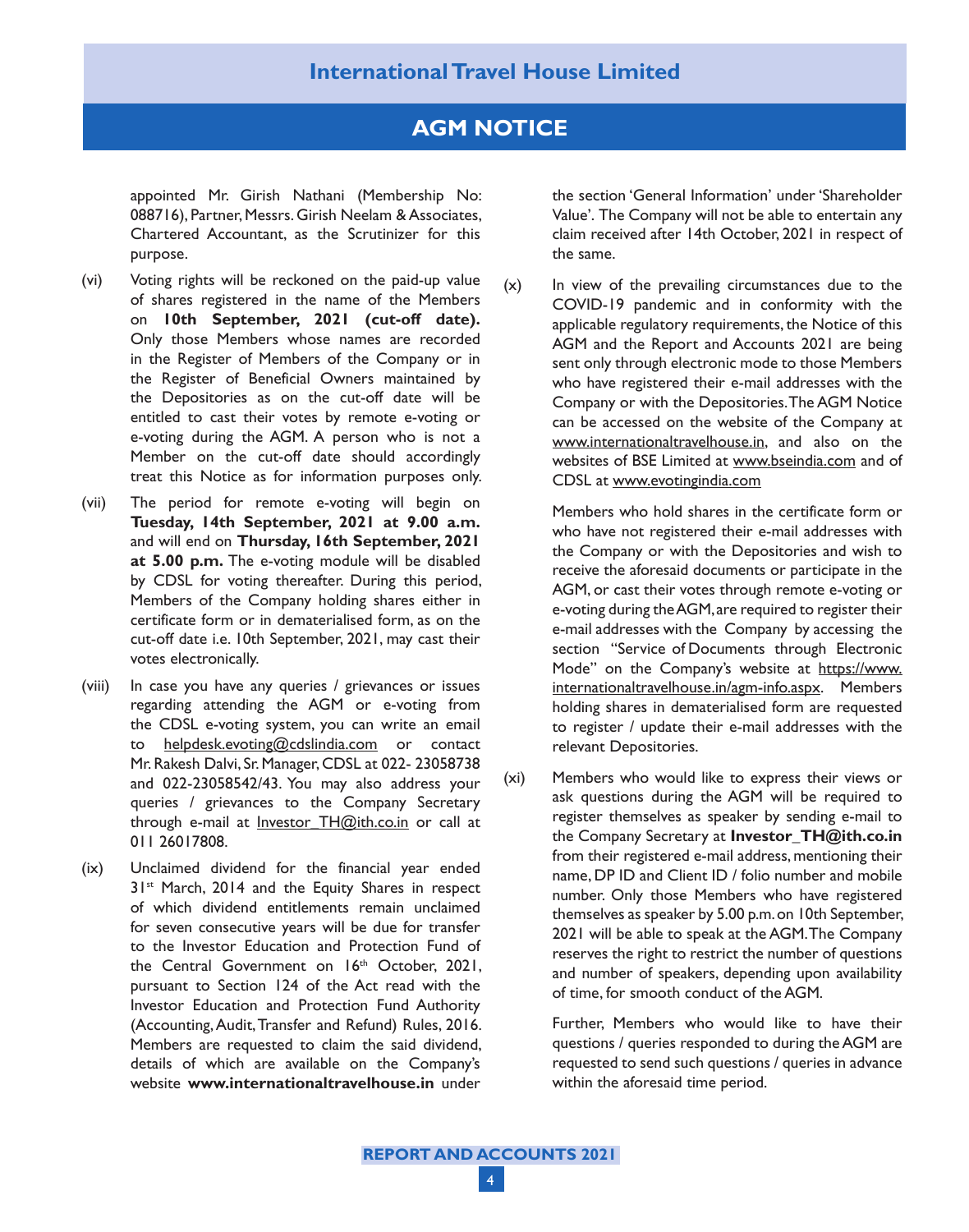# **International Travel House Limited**

# **AGM NOTICE**

**I. Instructions for remote e-voting**

## **Step 1: Access to CDSL e-voting website**

**(A) For Individual Members holding shares in dematerialised form:**

For Members holding shares in demat account with 'CDSL'

- **If you are registered for CDSL 'Easi / Easiest' facility,** you are required to follow the belowmentioned steps:
	- (a) Login at **www.cdslindia.com** and click on '**New System Myeasi'**, or launch internet browser by typing the URL: **https://web. cdslindia.com/myeasi/home/login.**
	- (b) Insert your existing user ID and password.
	- (c) After login, you will be able to view the e-voting menu.
	- (d) Thereafter, click on '**evote**' link for International Travel House Limited or '**e-voting service provider - CDSL**' and proceed to Step 2 to cast your vote.
- **If you are not registered for CDSL 'Easi / Easiest' facility,** you can also directly access the e-voting page from a link on the home page of **www.cdslindia.com** with your demat account number and PAN.

After OTP based authentication, you will be provided link for '**e-voting**' for International Travel House Limited or '**e-voting service provider - CDSL**' and proceed to Step 2 to cast your vote.

For Members holding shares in demat account with 'National Securities Depository Limited' (NSDL)

- **If you are registered for NSDL 'IDeAS' facility**, you are required to follow the below-mentioned steps:
	- (a) Launch internet browser by typing the URL: **https://eservices.nsdl.com** and click on '**Beneficial Owner**' tab under the 'IDeAS' section.
	- (b) Insert your existing user ID and password.
- (c) After login, click on '**Access to e-voting**' under e-voting services and you will be able to see the e-voting page.
- (d) Thereafter, click on '**evote**' link for International Travel House Limited or '**e-voting service provider - CDSL**' and proceed to Step 2 to cast your vote.
- **If you are not registered for 'IDeAS'**, you are required to follow the below-mentioned steps:
	- (a) Launch internet browser by typing the URL: **https://www.evoting.nsdl.com** and click on '**Shareholder / Member - Login**'.
	- (b) Insert your existing user ID, password / OTP and the verification code as shown on the screen, and agree to the terms and conditions by clicking the box.
	- (c) After authentication, you will be re-directed to NSDL e-services website wherein you will be able to see the e-voting page.
	- (d) Thereafter, click on '**evote**' link for International Travel House Limited or '**e-voting service provider - CDSL**' and proceed to Step 2 to cast your vote.

For Members logging in through the websites of their Depository Participants

- (a) Login to your demat account, using the login credentials, through the concerned Depository Participant registered with NSDL / CDSL for e-voting.
- (b) Click on '**e-voting**'. You will be re-directed to CDSL e-voting website wherein you will be able to see the e-voting page.
- (c) Thereafter, click on '**evote**' link for International Travel House Limited or '**e-voting service provider - CDSL**' and proceed to Step 2 to cast your vote.

Members who are unable to retrieve their user ID or password are advised to use 'Forgot User ID' / 'Forgot Password' option(s) available on the websites of the respective Depositories / Depository Participants. Once the vote is cast, the Member shall not be allowed to change it subsequently.

**REPORT AND ACCOUNTS 2021** 5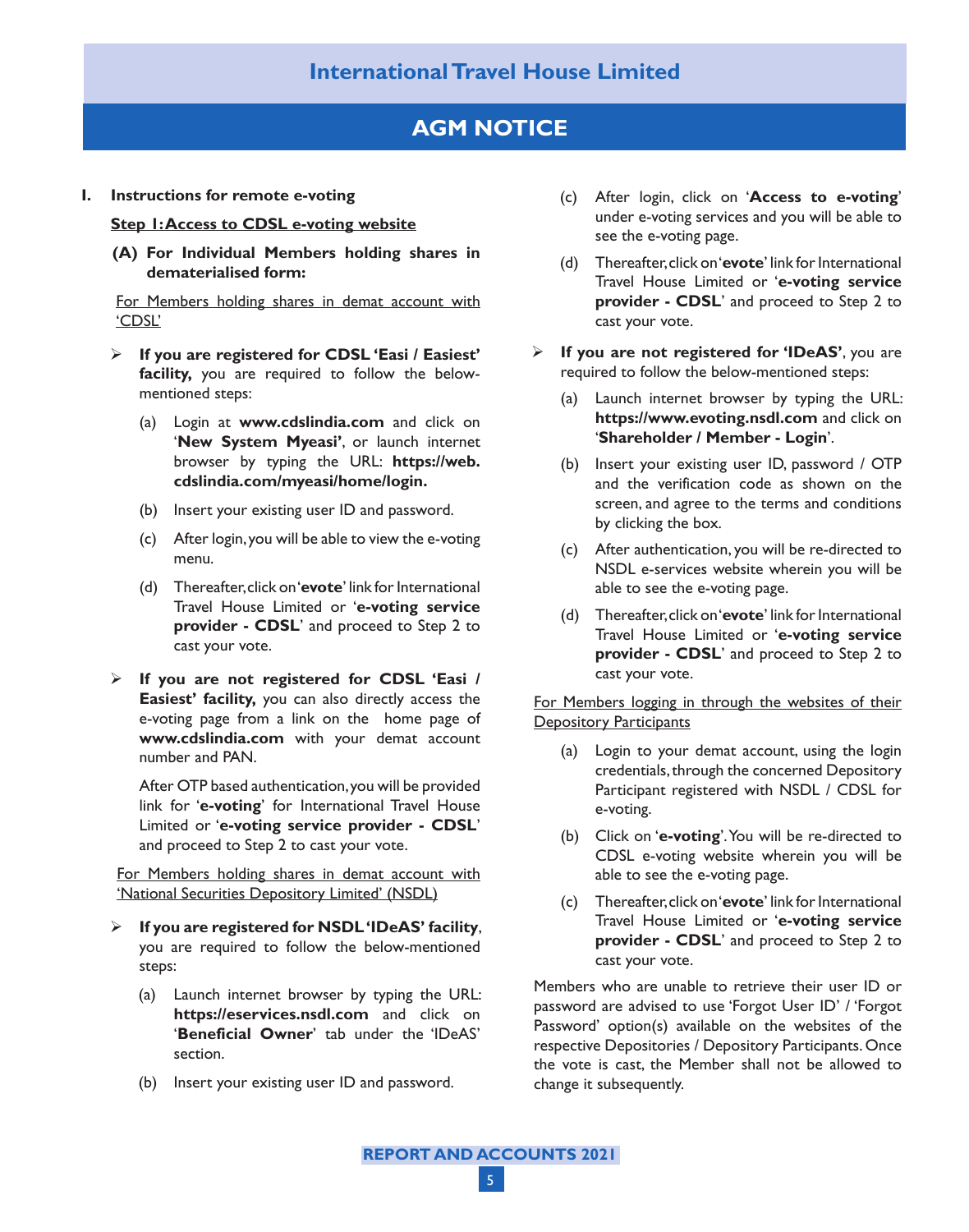**(B) For Non-Individual Members holding shares in dematerialised form and Members holding shares in certificate form:**

You are required to follow the below-mentioned steps:

- (a) Launch internet browser by typing the URL: www.evotingindia.com and click on '**Shareholder / Member - Login**'.
- (b) Insert your existing user ID, password and the verification code as shown on the screen.

#### **User ID:**

| For<br>Members<br>holding shares in<br>demat account with<br>NSDL. | 8 character DP ID followed<br>by 8 digit Client ID.<br>For example, if your DP ID<br>is IN300*** and Client ID is<br>12******, then your user ID is<br>IN300***12****** |
|--------------------------------------------------------------------|-------------------------------------------------------------------------------------------------------------------------------------------------------------------------|
| For Members<br>holding shares<br>in<br>demat account with<br>CDSL. | 16 digit Beneficiary ID.<br>For example, if your Beneficiary<br>$ID$ is $12******************$<br>then your user ID<br>is<br>  2**************                          |
| For Members<br>holding shares in<br>certificate form.              | EVSN followed by your folio<br>number registered with the<br>Company.                                                                                                   |

- **Password:**
- (i) **If you are already registered with CDSL for remote e-voting, you should use your existing password for login.**

Members may also use OTP based login.

- (ii) If you are using CDSL e-voting system for the first time, you would need to enter your 10 digit alpha-numeric PAN and enter the Dividend Bank Details or Date of Birth (in dd/mm/yyyy format) as recorded in your demat account.
- (iii) If you are unable to retrieve the password, or have forgotten your password, then enter the User ID and the image verification code, and click on Forgot Password & enter the details as prompted by the system.

You may also send an e-mail requesting for password at helpdesk.evoting@cdslindia.com mentioning your name, PAN, registered address and your DP ID & Client ID / folio number.

(c) Click on 'Submit'. Home page of remote e-voting opens.

## **Facility for Non-Individual Members and Custodians – Remote e-voting**

- Non-Individual Members (i.e. other than Individuals, HUF, NRI etc.) and Custodians are required to log on to www.evotingindia.com and register themselves in the "Custodian / Corporate Shareholder" module.
- A scanned copy of the Registration Form bearing the stamp and sign of the entity should be emailed to helpdesk.evoting@cdslindia. com.
- After receiving the login details, a Compliance User should be created using the admin login and password. The Compliance User would be able to link the account(s) for which they wish to vote on.
- The list of accounts linked in the login should be mailed to helpdesk.evoting@cdslindia.com and on approval of the accounts, they would be able to cast their vote.
- A scanned copy of the Board Resolution and Power of Attorney (POA) which they have issued in favour of the Custodian, if any, should be uploaded in PDF format in the system for the Scrutinizer to verify the same. Alternatively, Non-Individual Members are required to send the relevant Board Resolution / Authority letter, etc. together with attested specimen signature of the duly authorized signatory who are authorized to vote, to the Scrutinizer at girishnathani@hotmail.com and to the Company at <u>Investor TH@ith.co.in</u>, if they have voted from the given tab & not uploaded the same in the CDSL e-voting system.

## **Step 2: Cast your vote on CDSL e-voting website**

- (a) Click on '**e-voting**' and select the EVSN of International Travel House Limited.
- (b) Now you are ready for remote e-voting as '**Cast Vote**' page opens.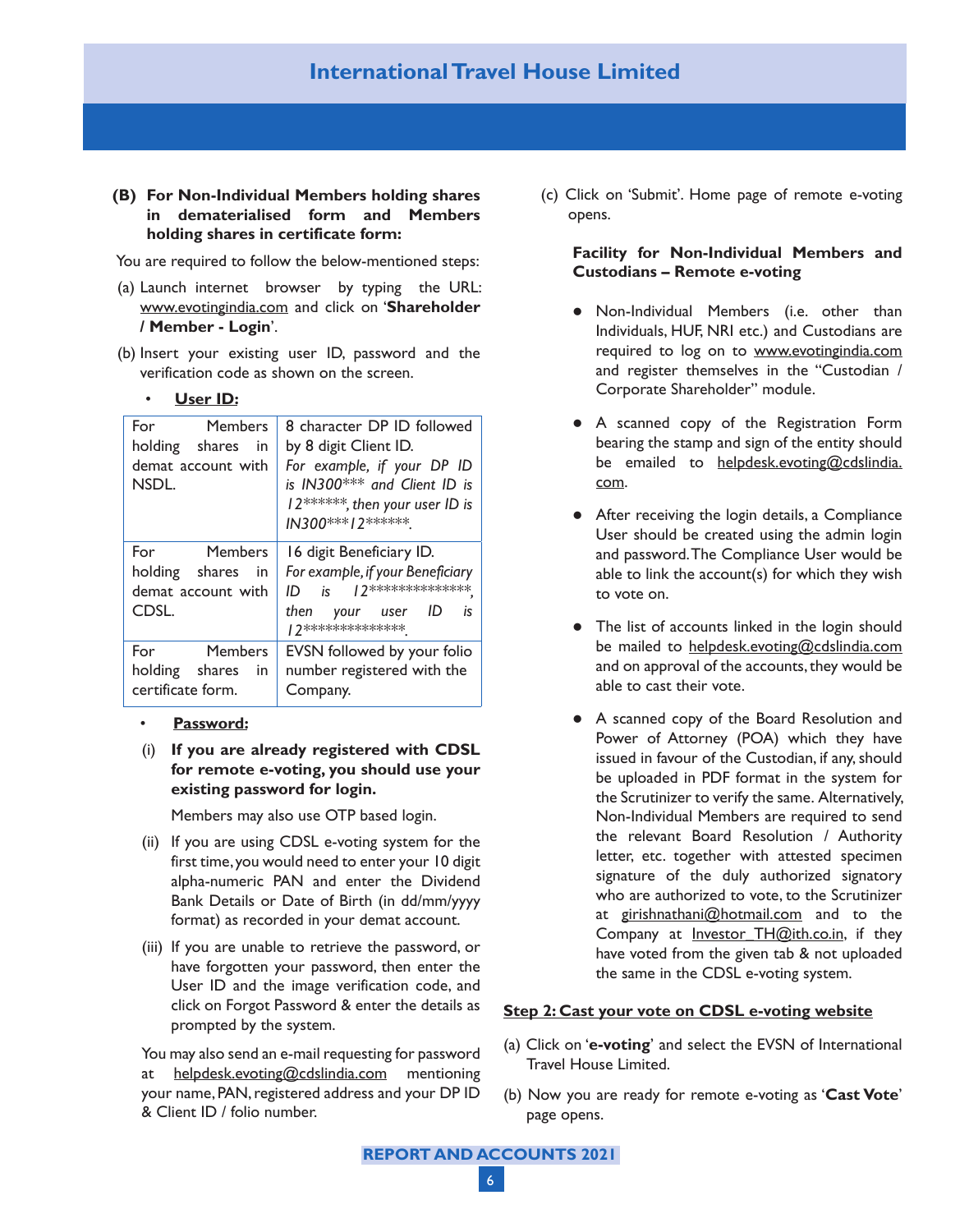# **AGM NOTICE**

(c) Cast your vote by selecting appropriate option and click on '**Submit**'. Thereafter click on '**Confirm**' when prompted; upon confirmation, your vote is cast.

#### **Other Instructions**

- (a) In case of any query / grievance for any technical issues related to login through Depository i.e. CDSL and NSDL, you may contact the following:
	- (i) For CDSL by sending a request to Mr. Rakesh Dalvi, Sr. Manager, Central Depositories Services (India) Limited at **helpdesk.evoting@cdslindia.com** or contact at **022- 23058738 and 22-23058542/43;**
	- (ii) For NSDL- by sending a request at **evoting@nsdl.co.in** or call at toll free nos. **1800 1020 990 and 1800 22 44 30.**
- (b) Those who become Members of the Company after sending the Notice but on or before **10th September, 2021 (cut-off date)** may write to CDSL at **helpdesk. evoting@cdslindia.com** or to the Company at **Investor\_TH@ith.co.in** requesting for user ID and password. On receipt of user ID and password, the steps stated above under 'Step 2: Cast your vote on CDSL e-voting website' should be followed for casting of vote.

## **II. Instructions for attending the AGM through VC / OAVM**

- (a) Member who wish to attend this AGM through VC / OAVM are requested to login to the e-voting system of CDSL at www.evotingindia.com under "Shareholders / Members" login, under the EVSN - International Travel House Limited, by using their remote e-voting credentials. The procedure for attending the AGM is same as the instructions mentioned above for remote e-voting.
- (b) The facility for the Members to join this AGM through VC / OAVM will be available from 30 minutes before the time scheduled for the AGM and may close not earlier than 30 minutes after the commencement of the AGM.
- (c) Members are requested to login to the CDSL e-voting system using their laptops / desktops / tablets with stable Wi-Fi or LAN connection for better experience. Members logging in from

mobile devices or through laptops / desktops / tablets connecting via mobile hotspot or with low bandwidth, may experience audio / video loss due to fluctuation in their respective network.

#### **III. Instructions for e-voting during the AGM**

- (a) The procedure for e-voting during the AGM is same as mentioned above for remote e-voting.
- (b) Only those Members who are present in the AGM through VC / OAVM and have not casted their votes on the Resolutions through remote e-voting, shall be eligible to vote through the e-voting system available during the AGM. Members who cast their votes by remote e-voting may also attend the meeting, but will not be entitled to cast their votes once again.

#### **IV. General Information**

- (a) There will be one vote for every Client ID No. / Registered Folio No. irrespective of the number of joint holders.
- (b) The Register of Directors and Key Managerial Personnel and their shareholding under Section 170 of the Act, the Register of contracts with related party, and contracts and bodies etc. in which Directors are interested under Section 189 of the Act, and the relevant documents referred to in the AGM Notice will remain available for inspection through electronic mode during the AGM, for which purpose Members are required to send an e-mail to the Company Secretary at **Investor\_TH@ith.co.in**.
- (c) **The Results of voting will be declared within two working days from the conclusion of the AGM and the Resolutions will be deemed to be passed on the date of the AGM, subject to receipt of requisite number of votes.** The declared Results, along with the Scrutinizer's Report, will be available forthwith on the Company's website **www.internationaltravelhouse.in** under the section 'Investor Relations' and on the website of CDSL; such Results will also be forwarded to BSE Limited, where the Company's shares are listed.